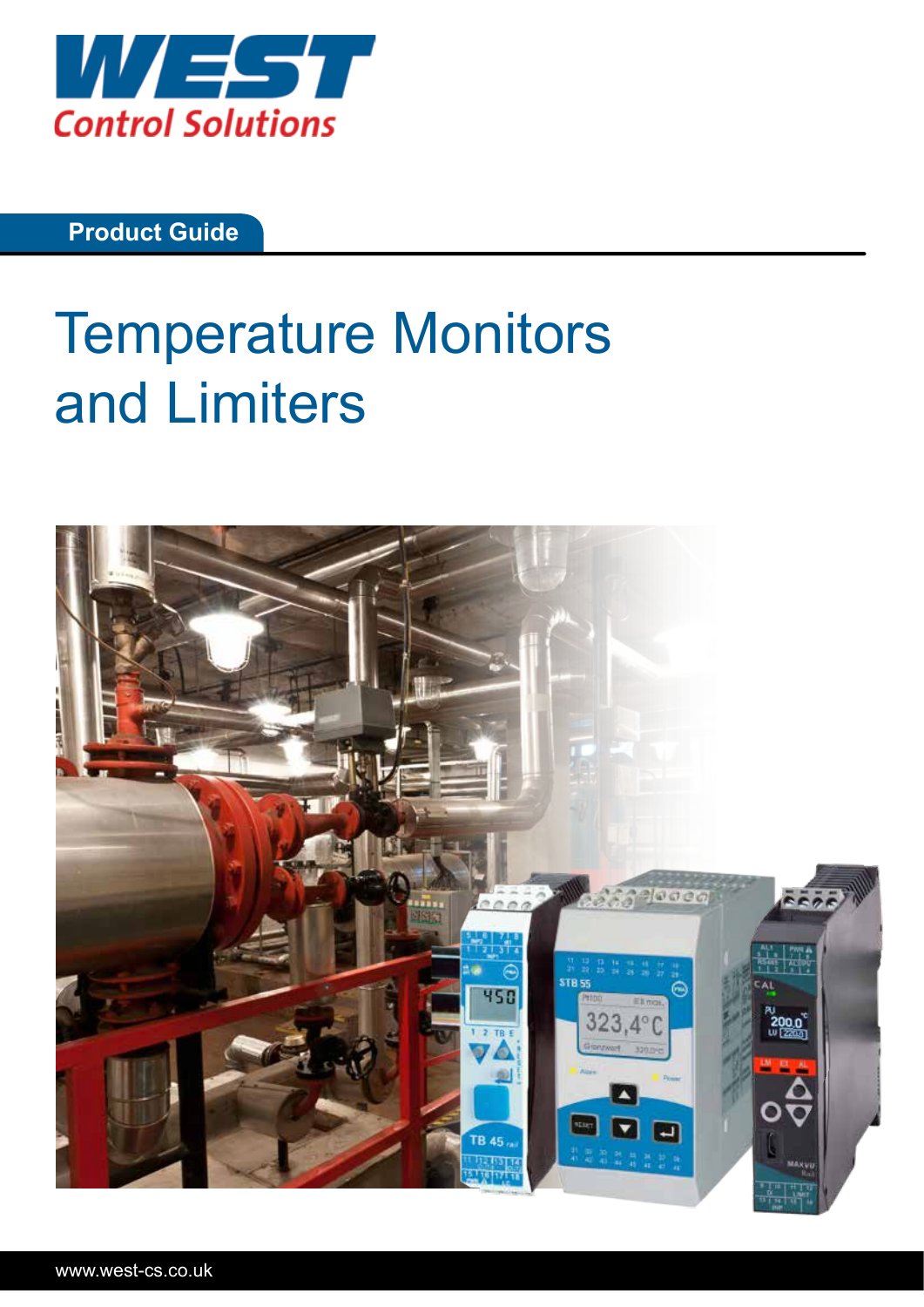**Electronic temperature monitors and limiters provide essential control and safety override capabilities for thermal process machinery. West Control Solutions offers a comprehensive range of devices, from simple, cost-effective units to high-end SIL 2 compliant solutions for safety-critical applications.** 

The use of limit devices provides vital protection for temperature controlled process systems and where necessary the safety of both the workforce and the plant itself.

Several factors should be considered in selecting the correct device: limit device and machinery standards, risk assessment or legislation defining the safety integrity level and the mounting style needed for a machine.

Applications regularly requiring use of limit and monitoring devices are ovens, furnaces, combustion plant, steam systems and food heating equipment plus many more.





# **European Standard**

# **Compact temperature limiting devices - EN14597-1:2013**

|                       | TB40-1                                                     | TB45-2                                                                                  | <b>STB-55</b>                                        |
|-----------------------|------------------------------------------------------------|-----------------------------------------------------------------------------------------|------------------------------------------------------|
| Format                | 1/8 DIN (96 x 48mm)                                        | DIN-rail mounted                                                                        | DIN-rail mounted                                     |
| <b>Product type</b>   | Monitor TW or Limiter TB                                   | Monitor TW or Limiter TB                                                                | Safety Limiter STB or Safety Monitor STW             |
| Input type            | Thermocouple (Single, TW or Dual, TB),<br>PT100, Linear DC | Thermocouple (Single, TW or Dual, TB),<br>PT100, Linear DC                              | Thermocouple (Dual, STW or STB),<br>PT100            |
| Max number of outputs | $\overline{2}$                                             | 3                                                                                       | 3                                                    |
| <b>Key features</b>   | As TB: SIL1 compliant<br>Digital input or front key reset  | Single device for TB or TW<br>As TB: SIL1 compliant<br>Digital input or front key reset | SIL <sub>2</sub><br>Digital input or front key reset |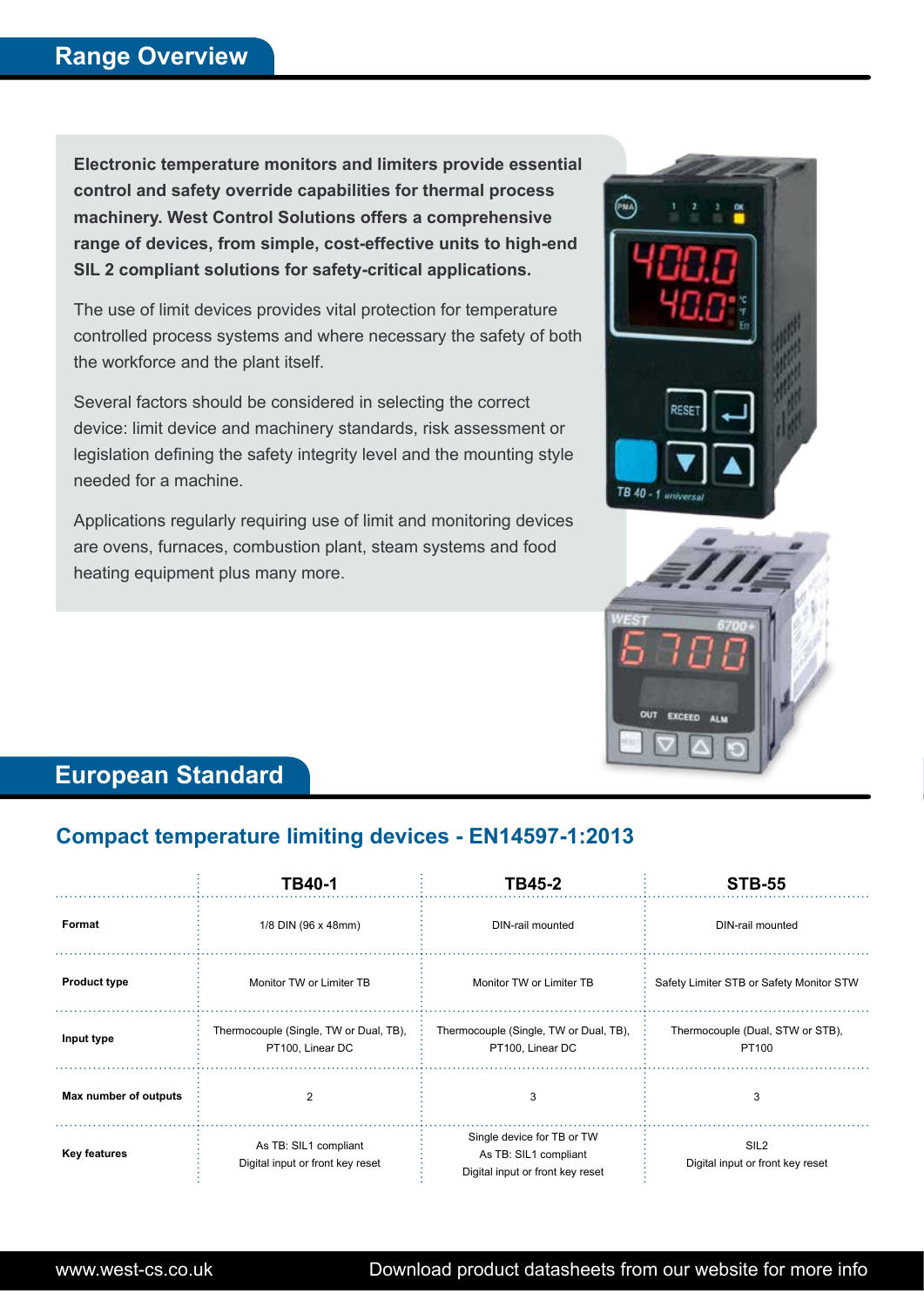# **At a Glance**

### **Standards**

For safety-critical applications, temperature monitors and limiters must be type tested to appropriate standards. These include EN14597-1 in Europe and in the US, FM3545: Approval criteria for temperature limit and supervisory switches.

Additional safety and security features include password protection of limit settings and outputs for remote alarm and monitoring systems.

#### **Device types**

Temperature monitors use a non-latching output relay, allowing equipment to restart without external intervention once temperature has returned to the acceptable operating range.

Temperature limiters use a latching output relay, requiring a local or remote reset before operation is resumed.

#### **Safety integrity level**

Standard temperature monitors and limiters that have been type tested according to EN14579-1 are approved to operate as an independent safety system offering protection to SIL 1.

Safety temperature limiters include dual sensor inputs for thermocouples to protect against sensor failure. When used with appropriate safety sensors, they are type tested and approved to operate as an independent safety system offering protection to SIL 2 (EN61508).

# **US Standard**

## **General purpose temperature limiting devices - FM 3545**

|                       | P6700 / 8700 / 4700                                                                                       | <b>MAXVU RAIL</b>                                                                                               | CAL 3300 / 9300                                                  |
|-----------------------|-----------------------------------------------------------------------------------------------------------|-----------------------------------------------------------------------------------------------------------------|------------------------------------------------------------------|
| Format                | 1/16 DIN (48 x 48mm),<br>1/8 DIN (96 x 48mm),<br>1/4 DIN (96 x 96mm)                                      | DIN-rail                                                                                                        | 1/32 DIN (24 x 48mm),<br>1/16 DIN $(48 \times 48$ mm)            |
| Input type            | Thermocouple (single), PT100, Linear DC                                                                   |                                                                                                                 |                                                                  |
| Max number of outputs | 3                                                                                                         | 3                                                                                                               | 2                                                                |
| <b>Key features</b>   | Annunciator alarm<br>Modular I/O and options<br>(except limit output)<br>Digital input or front key reset | Text OLED for easy setup<br>Annunciator alarm<br>All outputs can be latched<br>Digital input or front key reset | Compact front panel format<br>Min/Max monitor<br>Front key reset |

MAXVI